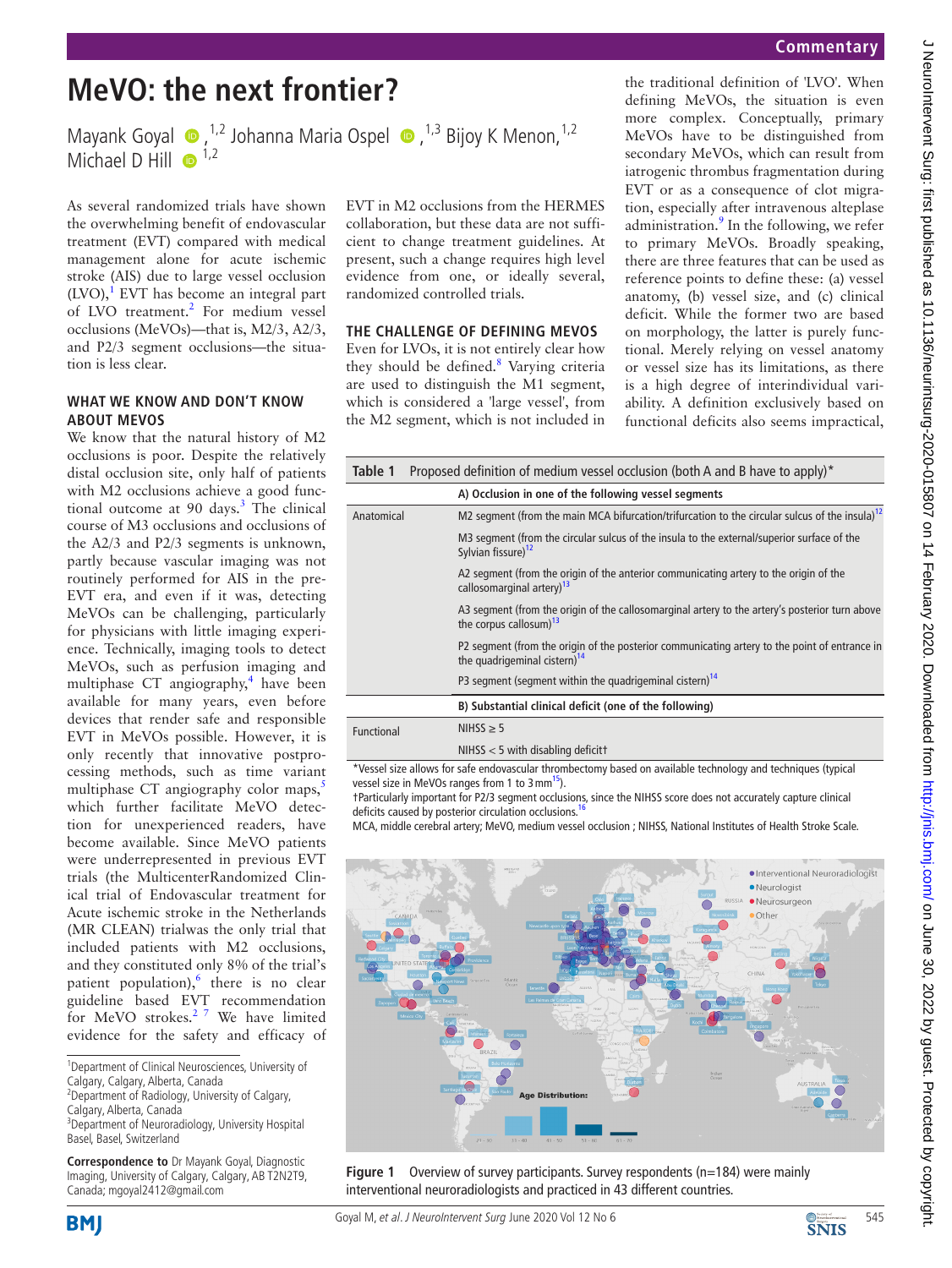

<span id="page-1-1"></span>**Figure 2** Treatment decision of the ESCAPE ALICE participants (n=184) for the three medium vessel occlusion case scenarios. Assuming eligibility for intravenous alteplase (tPA), 18–40% of physicians would offer endovascular treatment (EVT). In the case of ineligibility for intravenous alteplase, 59–78% would proceed with EVT.

as patients with LVOs can have relatively mild symptoms if they have good collateral supply, whereas even MeVOs can be severely disabling depending on the eloquence of the affected tissue. Thus a comprehensive definition of MeVOs will most likely include both anatomical and functional aspects.

We suggest a definition of MeVO ([table](#page-0-0) 1) and provide a perspective on EVT in these patients.

#### **How physicians think about MeVOs**

Current level 1A EVT recommendations for AIS are restricted to patients with LVO.<sup>2 7</sup> Clinical practice however often precedes guideline recommendations. For instance, most physicians around the world would routinely offer EVT for AIS due to M2 occlusions.<sup>[10](#page-2-13)</sup> Less is known about EVT preferences in patients with M3 occlusions, and those with occlusions of the anterior and posterior cerebral arteries. We conducted a multinational survey (ESCAPE ALICE) among neurointerventionalists (n=184, [figure](#page-0-1) 1) to explore how physicians approach such cases. Survey participants were confronted with three MeVO case scenarios that involved patients with an M3, A2, and P2 occlusion, respectively ([table](#page-1-0) 2). Physicians were asked how they would treat the patient: (A) assuming that the patient is eligible for intravenous alteplase; and (B) assuming that the patient is ineligible for intravenous alteplase. Assuming that the patient is eligible for intravenous alteplase, 40% would offer EVT in the A2 and the P2 scenarios, while the EVT rate for the M3 scenarios was lower, at 18% ([figure](#page-1-1) 2). In case of alteplase ineligibility, EVT rates were much higher (A2: 78%, P2: 76%, M3: 59%). These results most likely reflect survey respondents' reliance on alteplase to open MeVOs, but the fact that most physicians opted for EVT when alteplase was not an option also shows that they consider EVT a safe and effective treatment option for MeVO strokes.

#### **Practical challenges when conducting an EVT trial for MeVO strokes**

There is no doubt that successfully designing and conducting an EVT trial in MeVO strokes will be challenging, as the clinical deficits caused by MeVOs are generally less severe than in LVO strokes.<sup>[11](#page-2-14)</sup> At the same time, the more distal occlusion location likely increases the risk of iatrogenic complications (vessel perforation). In other words, when performing EVT in MeVO strokes, there is less to gain and more to lose compared with LVO strokes. This causes several additional challenges in the field of technology, training and outcome assessment, and has major implications on trial design and execution. [Table](#page-2-15) 3 summarizes the problems that will arise in these three areas and suggests possible solutions to overcome them.

### **Future directions: how to move forward?**

Given the poor natural history of MeVO strokes and the increasing evidence for safety and efficacy of EVT in M2 occlusions, an EVT trial in MeVO strokes seems warranted. This however requires several problems to be solved: appropriate devices and techniques that are suitable for MeVO thrombectomy have to be designed and tested, which will take some time. It will also be challenging and take time to develop appropriate outcome measurement tools, and once they are developed, they might not be easily accepted by guideline committees and approval organizations. Thus in the short term, we may remain restricted to already existing and validated scales. Sites and operators for a MeVO trial should be chosen carefully as the margin of benefit is smaller and the risk of complications higher compared with LVO strokes. However, none of these obstacles seem insurmountable. Several small MeVO suitable devices and catheters are already in development. Utilization of simulation technology to improve endovascular training is increasing. Collaborations such as HERMES have opened the doors for conducting worldwide trials

<span id="page-1-0"></span>

| Detailed description of medium vessel occlusion case scenarios<br>Table 2                          |                                                                                                                                                                                                                                                                                                               |  |  |
|----------------------------------------------------------------------------------------------------|---------------------------------------------------------------------------------------------------------------------------------------------------------------------------------------------------------------------------------------------------------------------------------------------------------------|--|--|
| <b>Occlusion site</b>                                                                              | Case vignette                                                                                                                                                                                                                                                                                                 |  |  |
| M <sub>3</sub>                                                                                     | A patient in their late 60s presents with dysphasia. The NIHSS is 4, ASPECTS on non-contrast CT is 10. CT angiography shows an M3 occlusion. Symptom onset was 2 hours<br>ago. The premorbid functional status was normal. How would you treat this patient?                                                  |  |  |
| A2                                                                                                 | A patient in their early 60s presents with right sided leg paralysis. The NIHSS is 3, ASPECTS on non-contrast CT is 10. CT angiography shows an A2 occlusion. Symptom<br>onset was 4 hours ago. The premorbid functional status was normal. How would you treat this patient?                                 |  |  |
| P <sub>2</sub>                                                                                     | A patient in their mid-50s presents with left sided hemianopia. Their NIHSS is 2, ASPECTS on non-contrast CT is 10. CT angiography shows a P2 occlusion. Symptom onset<br>was 3.5 hours ago. The premorbid functional status was normal. The patient isan Air Canada pilot. How would you treat this patient? |  |  |
| ASPECTS, Alberta Stroke Program Early CT Score; NIHSS, National Institutes of Health Stroke Scale. |                                                                                                                                                                                                                                                                                                               |  |  |